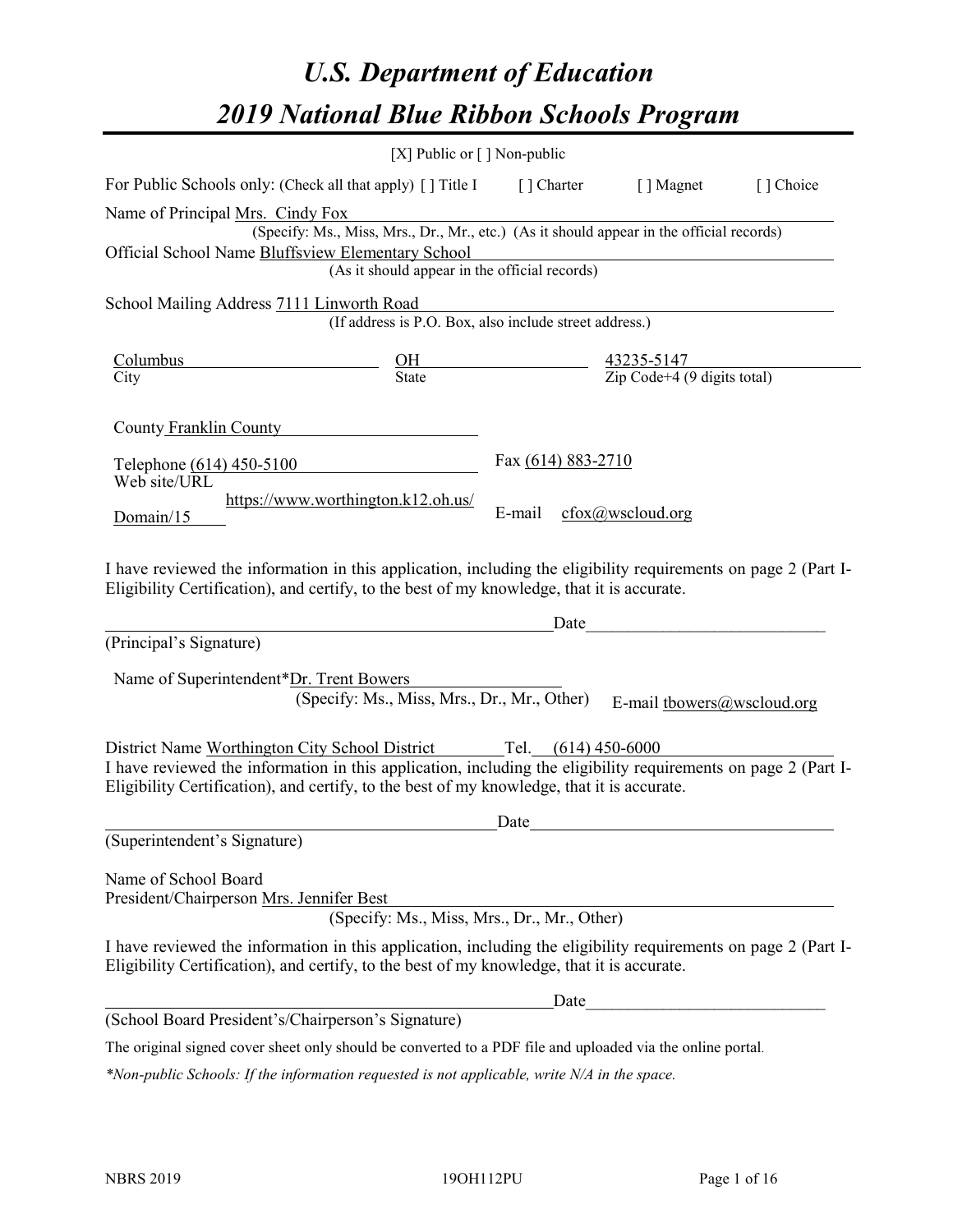The signatures on the first page of this application (cover page) certify that each of the statements below, concerning the school's eligibility and compliance with U.S. Department of Education and National Blue Ribbon Schools requirements, are true and correct.

1. All nominated public schools must meet the state's performance targets in reading (or English language arts) and mathematics and other academic indicators (i.e., attendance rate and graduation rate), for the all students group, including having participation rates of at least 95 percent using the most recent accountability results available for nomination.

2. To meet final eligibility, all nominated public schools must be certified by states prior to September 2019 in order to meet all eligibility requirements. Any status appeals must be resolved at least two weeks before the awards ceremony for the school to receive the award.

3. The school configuration includes one or more of grades K-12. Schools on the same campus with one principal, even a K-12 school, must apply as an entire school.

4. The school has been in existence for five full years, that is, from at least September 2013 and each tested grade must have been part of the school for the past three years.

5. The nominated school has not received the National Blue Ribbon Schools award in the past five years: 2014, 2015, 2016, 2017, or 2018.

6. The nominated school has no history of testing irregularities, nor have charges of irregularities been brought against the school at the time of nomination. If irregularities are later discovered and proven by the state, the U.S. Department of Education reserves the right to disqualify a school's application and/or rescind a school's award.

7. The nominated school has not been identified by the state as "persistently dangerous" within the last two years.

8. The nominated school or district is not refusing Office of Civil Rights (OCR) access to information necessary to investigate a civil rights complaint or to conduct a district-wide compliance review.

9. The OCR has not issued a violation letter of findings to the school district concluding that the nominated school or the district as a whole has violated one or more of the civil rights statutes. A violation letter of findings will not be considered outstanding if OCR has accepted a corrective action plan from the district to remedy the violation.

10. The U.S. Department of Justice does not have a pending suit alleging that the nominated school or the school district, as a whole, has violated one or more of the civil rights statutes or the Constitution's equal protection clause.

11. There are no findings of violations of the Individuals with Disabilities Education Act in a U.S. Department of Education monitoring report that apply to the school or school district in question; or if there are such findings, the state or district has corrected, or agreed to correct, the findings.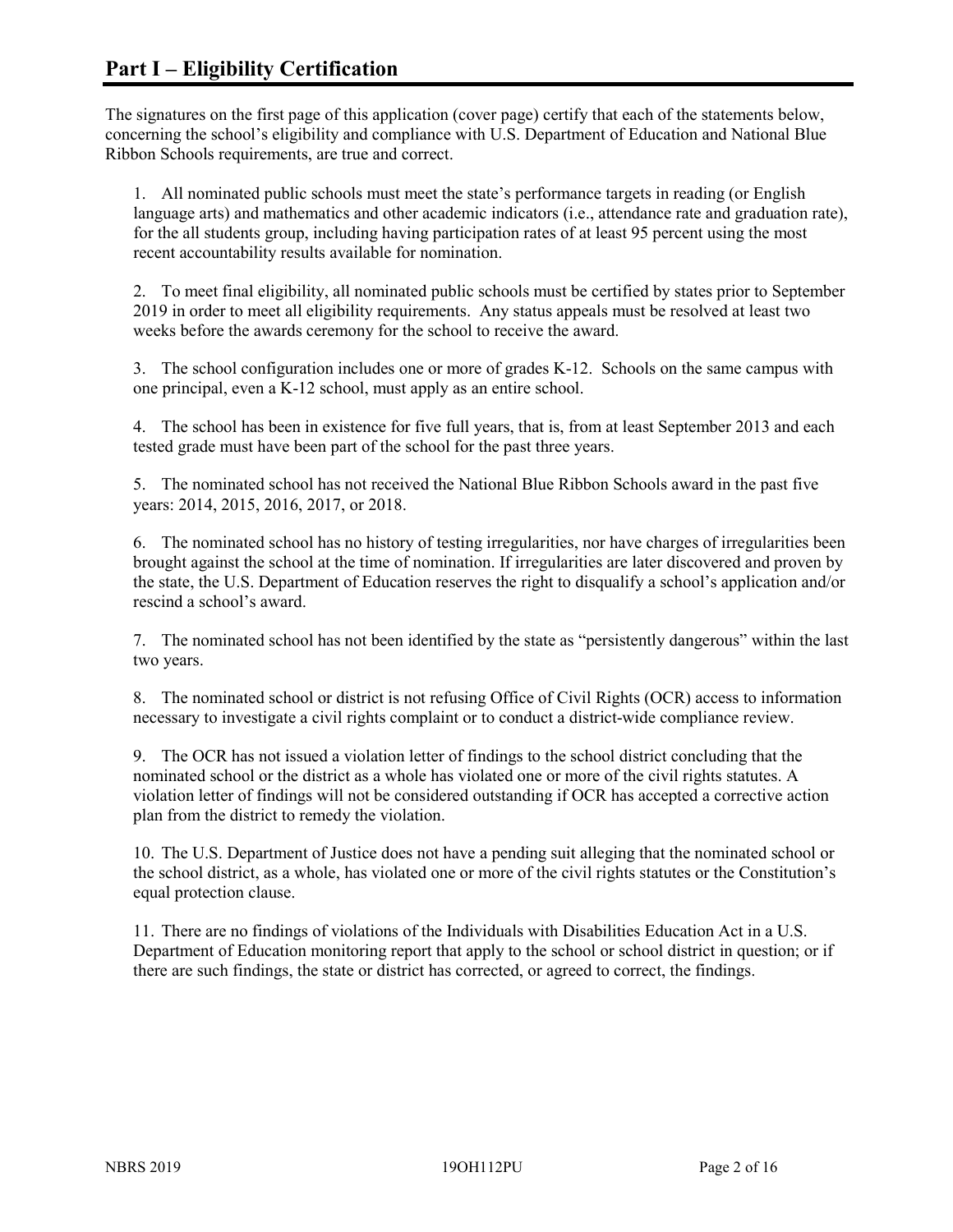#### **Data should be provided for the most recent school year (2018-2019) unless otherwise stated.**

#### **DISTRICT**

1. Number of schools in the district  $11$  Elementary schools (includes K-8) (per district designation): 4 Middle/Junior high schools 3 High schools 0 K-12 schools

18 TOTAL

**SCHOOL** (To be completed by all schools)

2. Category that best describes the area where the school is located:

[ ] Urban or large central city [X] Suburban [] Rural or small city/town

3. Number of students as of October 1, 2018 enrolled at each grade level or its equivalent in applying school:

| Grade                   | # of         | # of Females | <b>Grade Total</b> |
|-------------------------|--------------|--------------|--------------------|
|                         | <b>Males</b> |              |                    |
| <b>PreK</b>             | $\theta$     | $\theta$     | 0                  |
| $\mathbf K$             | 40           | 36           | 76                 |
| 1                       | 50           | 42           | 92                 |
| 2                       | 38           | 28           | 66                 |
| 3                       | 34           | 44           | 78                 |
| $\overline{\mathbf{4}}$ | 49           | 25           | 74                 |
| 5                       | 45           | 29           | 74                 |
| 6                       | 41           | 35           | 76                 |
| 7                       | 0            | $\theta$     | 0                  |
| 8                       | 0            | $\theta$     | 0                  |
| 9                       | 0            | $\theta$     | 0                  |
| 10                      | 0            | $\theta$     | 0                  |
| 11                      | $\theta$     | 0            | 0                  |
| 12 or higher            | 0            | 0            | 0                  |
| <b>Total</b>            | 297          | 239          | 536                |
| <b>Students</b>         |              |              |                    |

\*Schools that house PreK programs should count preschool students **only** if the school administration is responsible for the program.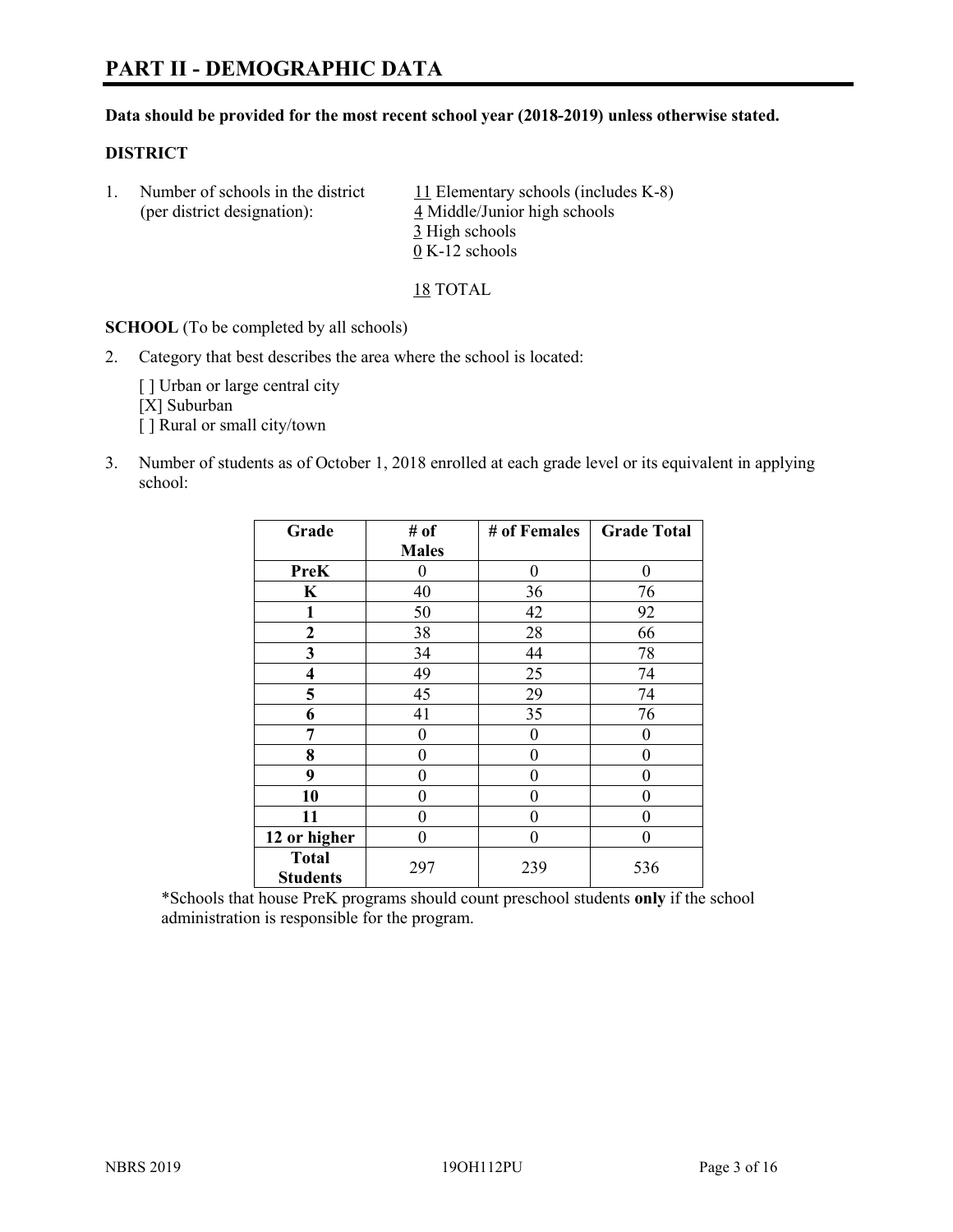4. Racial/ethnic composition of  $0\%$  American Indian or Alaska Native the school (if unknown, estimate): 7 % Asian

 % Black or African American % Hispanic or Latino % Native Hawaiian or Other Pacific Islander 75 % White % Two or more races **100 % Total**

(Only these seven standard categories should be used to report the racial/ethnic composition of your school. The Final Guidance on Maintaining, Collecting, and Reporting Racial and Ethnic Data to the U.S. Department of Education published in the October 19, 2007 *Federal Register* provides definitions for each of the seven categories.)

5. Student turnover, or mobility rate, during the 2017 – 2018 school year: 6%

If the mobility rate is above 15%, please explain.

This rate should be calculated using the grid below. The answer to (6) is the mobility rate.

| <b>Steps For Determining Mobility Rate</b>    | Answer |
|-----------------------------------------------|--------|
| (1) Number of students who transferred to     |        |
| the school after October 1, 2017 until the    | 15     |
| end of the 2017-2018 school year              |        |
| (2) Number of students who transferred        |        |
| from the school after October 1, 2017 until   | 12     |
| the end of the 2017-2018 school year          |        |
| (3) Total of all transferred students [sum of | 27     |
| rows $(1)$ and $(2)$ ]                        |        |
| (4) Total number of students in the school as | 487    |
| of October 1, 2017                            |        |
| $(5)$ Total transferred students in row $(3)$ | 0.06   |
| divided by total students in row (4)          |        |
| $(6)$ Amount in row $(5)$ multiplied by 100   |        |

6. English Language Learners (ELL) in the school:  $5\%$ 

25 Total number ELL

Specify each non-English language represented in the school (separate languages by commas): Akan, Arabic, Chinese, Filipino, Greek, Gujarati, Hindi, Japanese, Korean, Mandingo, Portuguese, Romanian, Russian, Somali, Spanish, Tamil, Telugu, Turkish, Vietnamese

7. Students eligible for free/reduced-priced meals: 14 % Total number students who qualify:  $\frac{73}{ }$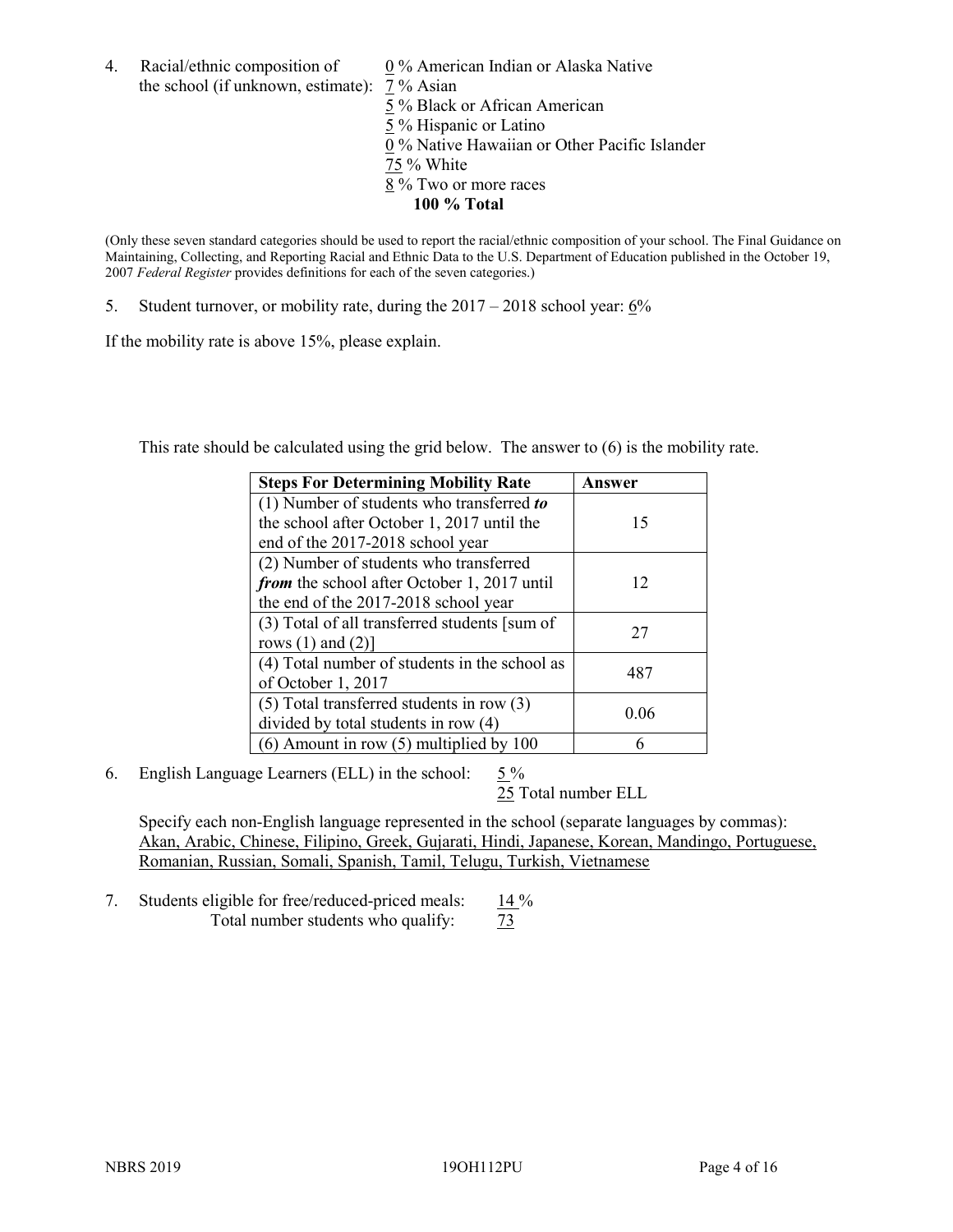61 Total number of students served

Indicate below the number of students with disabilities according to conditions designated in the Individuals with Disabilities Education Act. Do not add additional conditions. It is possible that students may be classified in more than one condition.

| 20 Autism                 | 0 Multiple Disabilities                 |
|---------------------------|-----------------------------------------|
| 0 Deafness                | 1 Orthopedic Impairment                 |
| 0 Deaf-Blindness          | 10 Other Health Impaired                |
| 0 Developmental Delay     | 18 Specific Learning Disability         |
| 1 Emotional Disturbance   | 38 Speech or Language Impairment        |
| 0 Hearing Impairment      | 0 Traumatic Brain Injury                |
| 0 Intellectual Disability | 1 Visual Impairment Including Blindness |

- 9. Number of years the principal has been in her/his position at this school: 16
- 10. Use Full-Time Equivalents (FTEs), rounded to nearest whole numeral, to indicate the number of school staff in each of the categories below:

|                                                                                                                                                                                                                              | <b>Number of Staff</b> |
|------------------------------------------------------------------------------------------------------------------------------------------------------------------------------------------------------------------------------|------------------------|
| Administrators                                                                                                                                                                                                               |                        |
| Classroom teachers including those<br>teaching high school specialty<br>subjects, e.g., third grade teacher,<br>history teacher, algebra teacher.                                                                            | 22                     |
| Resource teachers/specialists/coaches<br>e.g., reading specialist, science coach,<br>special education teacher, technology<br>specialist, art teacher, etc.                                                                  | 13                     |
| Paraprofessionals under the<br>supervision of a professional<br>supporting single, group, or classroom<br>students.                                                                                                          | 4                      |
| Student support personnel<br>e.g., school counselors, behavior<br>interventionists, mental/physical<br>health service providers,<br>psychologists, family engagement<br>liaisons, career/college attainment<br>coaches, etc. | 3                      |

11. Average student-classroom teacher ratio, that is, the number of students in the school divided by the FTE of classroom teachers, e.g., 22:1 24:1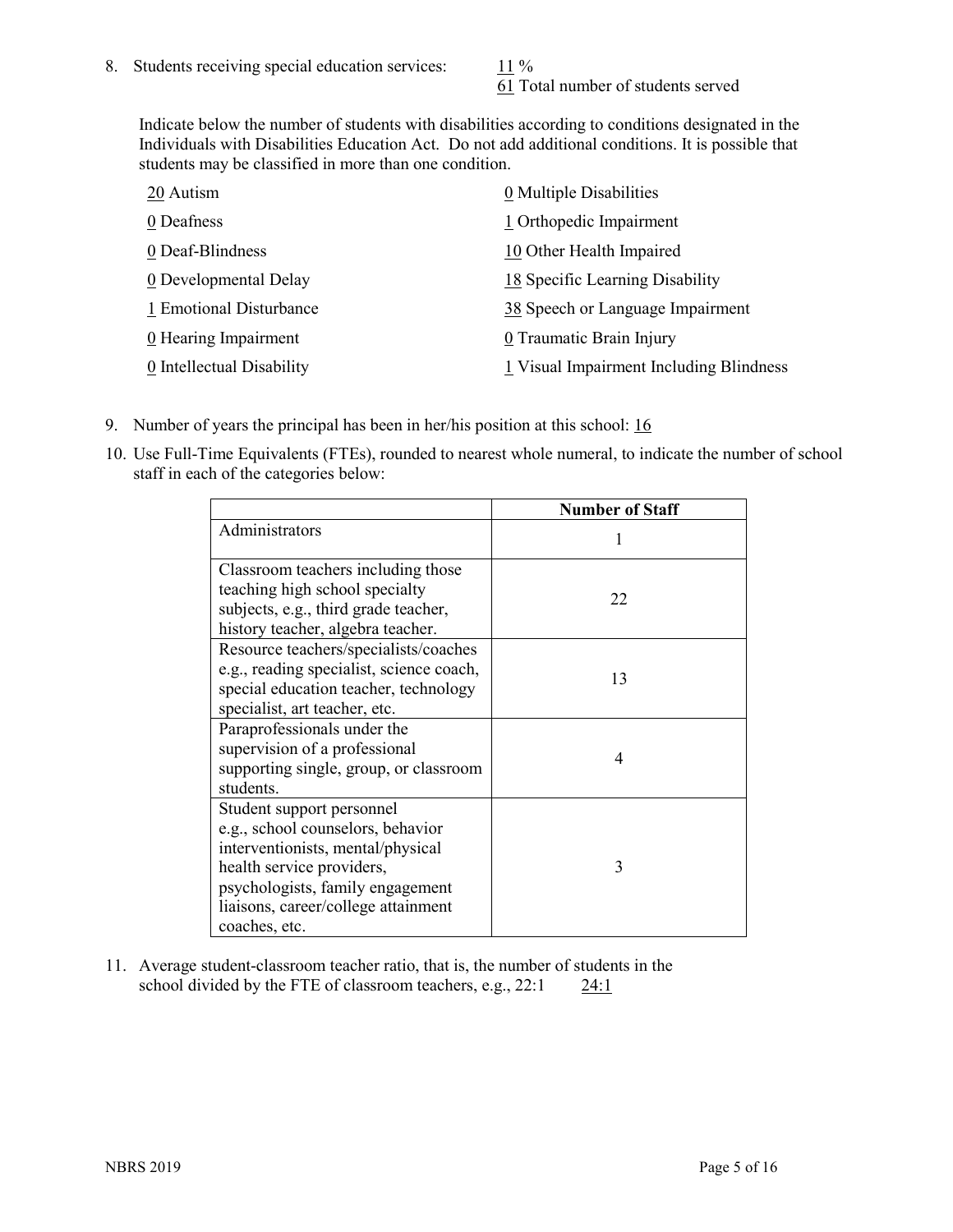12. Show daily student attendance rates. Only high schools need to supply yearly graduation rates.

| <b>Required Information</b> | 2017-2018 | 2016-2017 | 2015-2016 | 2014-2015 | 2013-2014 |
|-----------------------------|-----------|-----------|-----------|-----------|-----------|
| Daily student attendance    | 96%       | 96%       | 96%       | 96%       | 97%       |
| High school graduation rate | $0\%$     | $0\%$     | $0\%$     | $9\%$     | $0\%$     |

#### 13. **For high schools only, that is, schools ending in grade 12 or higher.**

Show percentages to indicate the post-secondary status of students who graduated in Spring 2018.

| <b>Post-Secondary Status</b>                  |           |
|-----------------------------------------------|-----------|
| Graduating class size                         |           |
| Enrolled in a 4-year college or university    | $0\%$     |
| Enrolled in a community college               | 0%        |
| Enrolled in career/technical training program | $0\%$     |
| Found employment                              | 0%        |
| Joined the military or other public service   | 0%        |
| Other                                         | በዓ $\sim$ |

14. Indicate whether your school has previously received a National Blue Ribbon Schools award. Yes X No

If yes, select the year in which your school received the award. 2001

15. In a couple of sentences, provide the school's mission or vision statement.

Our mission at Bluffsview Elementary School is to empower a community of learners who will change the world.

16. **For public schools only**, if the school is a magnet, charter, or choice school, explain how students are chosen to attend.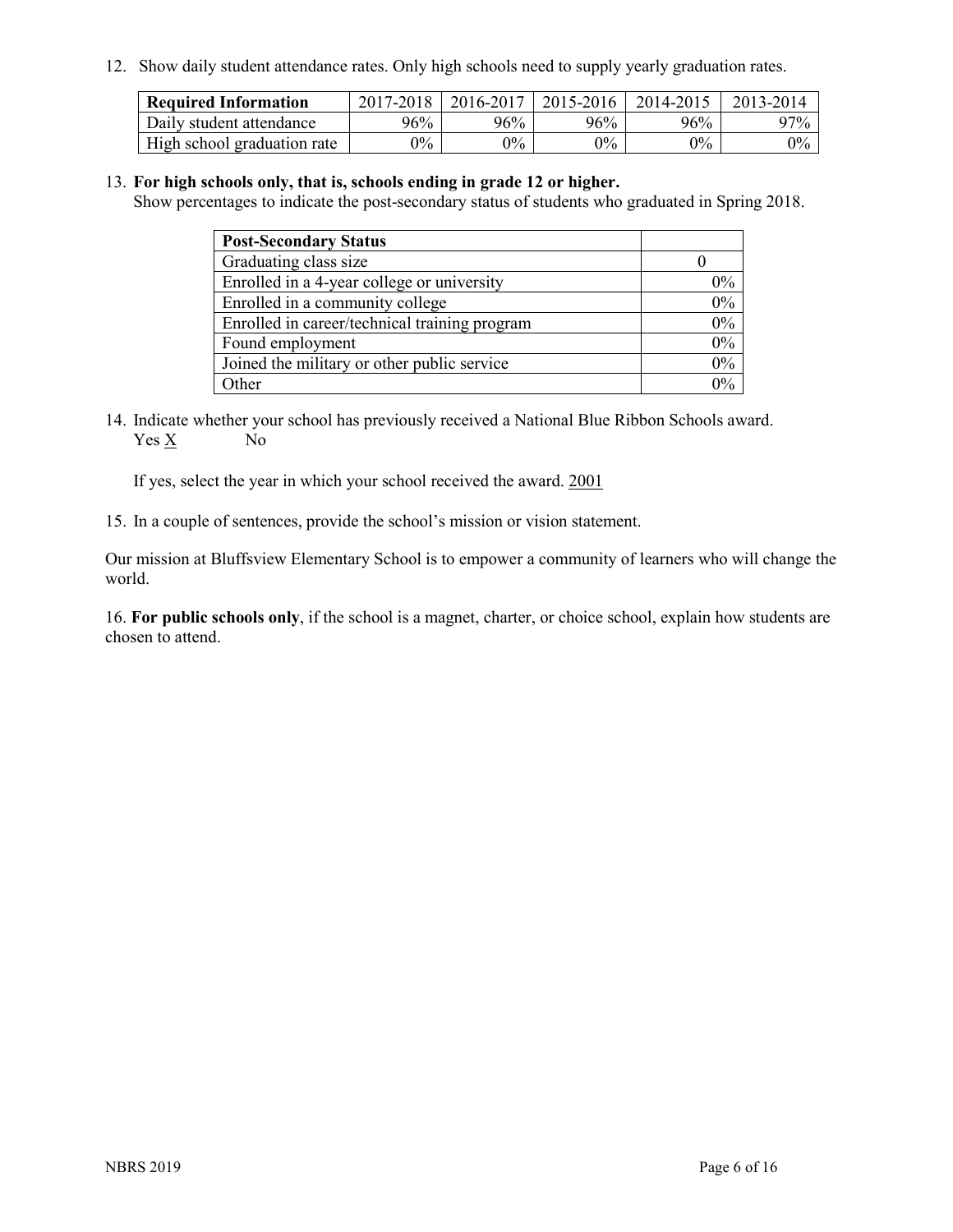# **PART III – SUMMARY**

Bluffsview Elementary is a premier neighborhood school nestled in a medium-income, suburban community just outside of the Columbus, Ohio, metropolitan area. Our school serves 550 students in grades K-6, including specialized services for students on the autism spectrum. When Bluffsview opened its doors in the fall of 1991, the population was mostly homogenous, but as families from various cultural backgrounds have moved into our district, our population has become more heterogeneous and culturally rich. Our school population is not only culturally diverse, but socioeconomically diverse as well and includes multiple family dynamics. Despite the challenges that accompany these types of changes, student achievement is consistently high. Additionally, of the eleven elementary schools in the Worthington City School District, Bluffsview boasts the highest number of parent requests for registration from outside of our attendance area, with 12% of students attending through open enrollment.

Displayed in our front lobby, our framed 2000-2001 National Blue Ribbon Award welcomes everyone to Bluffsview. We believe this prestigious recognition is a perfect visual statement of our commitment to continued excellence and innovation along with our rigorous expectations for all.

Our tradition of academic excellence comes from the dedication of our staff, students, and families toward learning. Our goal is to ensure that students reach their potential by guiding their academic, social, and emotional development. The staff at Bluffsview provides their personal best each day and expects students to reciprocate with the same level of commitment. We believe the most effective way to reach each child is through building strong personal relationships in an inclusive, positive, and caring environment.

What began as a traditional leadership style with our inaugural principal has since transitioned to a shared leadership approach under our current principal. In 1991, staff members were hand-selected by the principal, as was typical for that time. Many years have passed since that opening day, but something that has been constant is staff retention, which continues to be among the highest in the district. Our current principal has served students, families, staff, and community for the past 16 years, and as part of her transition into the principal role, has re-designed staff selection into a unique interview process involving staff to hire top quality candidates. We hold each other accountable to the highest standards and pride ourselves on being a true National Blue Ribbon school. Staff, students, and families are an integral part of decision-making and share in our continued success. We are no longer seeking to simply showcase major events; every day is the event and our focus has shifted from milestone moments to day-to-day experiences and achievements.

As with all schools, Bluffsview is adapting to the many changes and challenges within our community and society. Building on an already established strong school community, we are investing our efforts into a more targeted approach to ensure that all students are accepted and welcomed. With funding from the district, building, and our Parent Teacher Association (PTA), eleven staff members attended a week long, extensive training in Responsive Classroom, an evidence-based approach to education that focuses on the strong relationship between academic success and social-emotional learning. This group serves as mentors for the remainder of the staff by providing lessons, activities, and guidance to help implement the program in every classroom. Students and staff are invested in being here, and children feel valued and included. They are more academically and socially invested in school. Additionally, everyone on staff is taking part in a meaningful book study centered on The Power of Our Words by Paula Denton. We are committed to its core principles of building trust, conveying faith in children's abilities, and supporting positive relationships, which all lead to empowering learners. Teaching students research-based strategies for self-management and regulation has also decreased disciplinary issues.

Our classroom practices reflect our commitment to excellence; we strive to develop academic, social, and emotional competencies that will empower our students to be creative thinkers and innovators who will change the world. While continuing to recognize academic achievement, empowering dreamers acknowledges the importance and significant impact of student engagement and creativity.

Numerous outreach activities bring parents and community members into our school. This happens through family events before, during, and after school; senior citizen tutors working with our primary students; and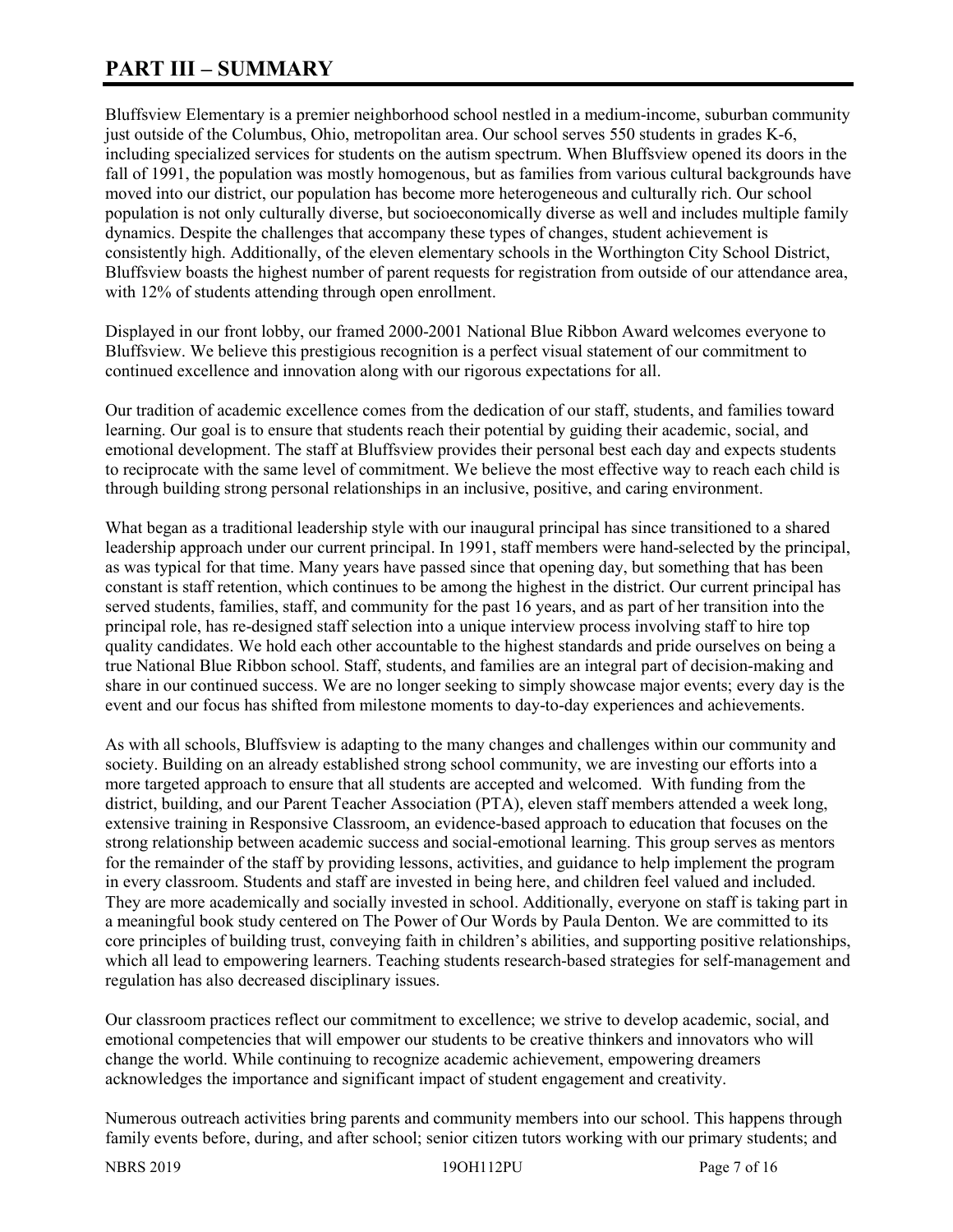therapy dogs for reading, to name a few. Recently, nearly 370 attended an exclusive after hours reading celebration at our local library. Our Bluffsview news anchor team of talented sixth graders creates video broadcasts that welcome new students, highlight student service groups and projects, conduct teacher interviews, and showcase daily happenings around the school. In addition, a high school mentorship program teams former students with at-risk younger students who benefit academically and emotionally from these personal relationships. Many staff members have been honored by requests to present high school graduation diplomas to former students, which exemplifies the strong connections and positive regard students have long after they leave Bluffsview.

It's about positive character, the strength of individuals, and accomplishments of others. It's about being kind to kids and being that kind of kid. It's about trying your hardest when you feel welcome, contributing the most when you feel of value, and learning the best when you are part of a loving community called school. It's about us, Bluffsview, a National Blue Ribbon-worthy school.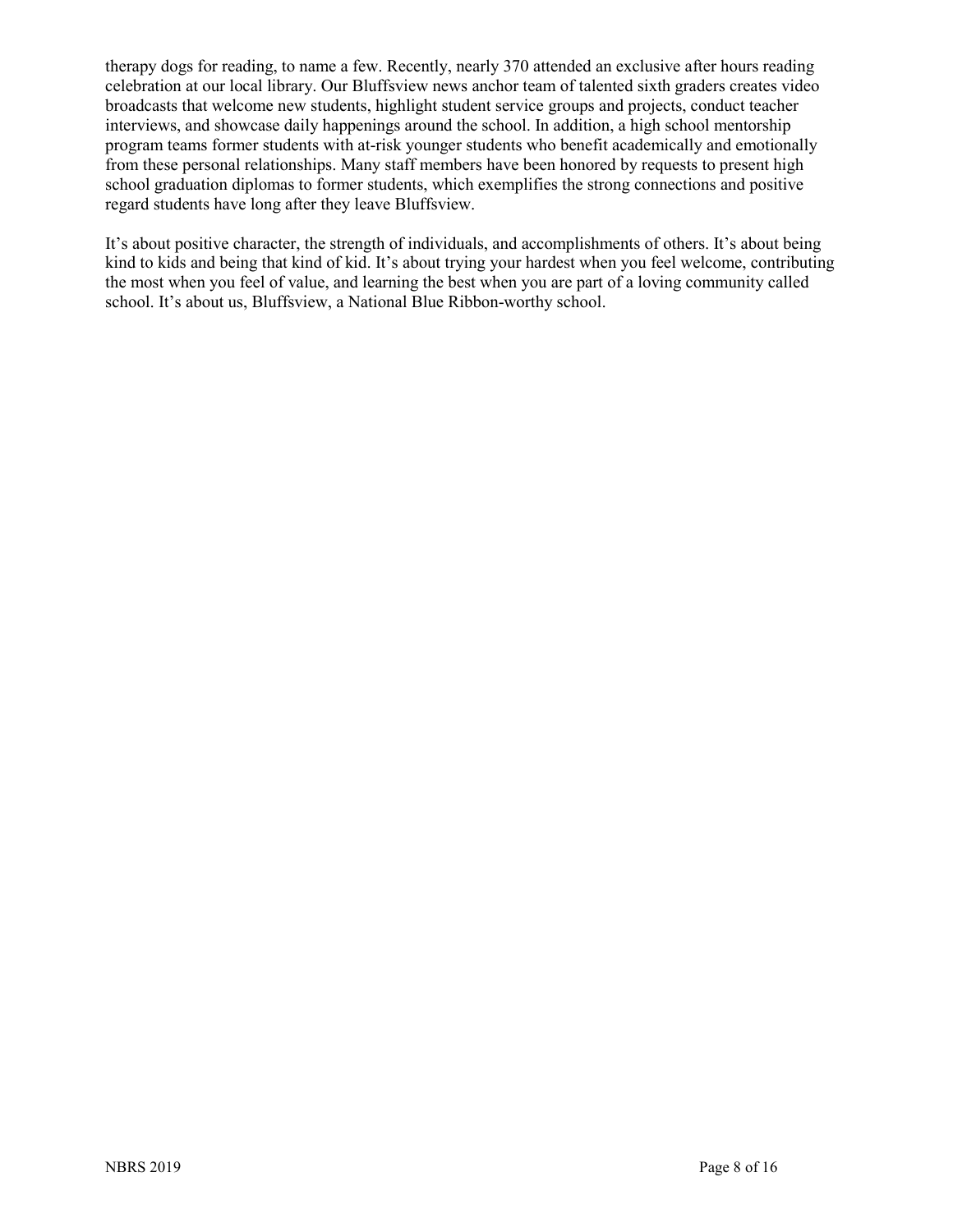# **1. Core Curriculum:**

# **1a. Reading/English language arts:**

Bluffsview Elementary School follows a balanced literacy framework aligned with Ohio State ELA standards. We integrate reading, writing, and phonics to create curriculum that supports diverse learners. Our reading curriculum provides engaging, rigorous, and authentic lessons through our daily instruction, which include interactive read-alouds, shared reading, guided reading, critical thinking projects, and opportunities for independent reading. Teachers administer Benchmark Assessment Systems (BAS) reading selections at the beginning of the year, as well as throughout the year, to gather data indicative of students' needs. Bluffsview teachers provide direct phonics instruction through the Fundations word study program in grades K-2 and Words Their Way in grades 3-6. Fundations systematically and comprehensively instructs students in phonemic awareness and word study, setting the foundation for decoding words and writing. Words Their Way provides differentiated phonics instruction that helps students excel as writers. Bluffsview is successful because of our dedication to data-driven instruction. Our teachers carefully analyze BAS, running records, anecdotal notes, phonics assessments, and student writing to meet the specific needs of each child. Teachers use this data to provide impactful instruction. Individualized growth is achieved through identified reading clusters, intensive phonics instruction, and use of technology. Teachers are effective because they are provided with continuous professional development, access to instructional coaches, and collaboration opportunities with colleagues through teacher-based teamwork.

Bluffsview also empowers writers through the Lucy Calkins Units of Study. We believe that writers learn to write by writing. Students have an opportunity to develop as writers through daily instruction and practice. Teachers nurture student growth through individual writing conferences. Bluffsview identifies a school-wide writing goal that provides continuity of instruction across grade levels and measures growth three times a year. Bluffsview's ultimate goal is to encourage students to develop a life-long love of literacy, apply critical thinking skills, and spark creativity.

#### **1b. Mathematics:**

The core math curriculum at Bluffsview Elementary School is guided by the Ohio State Standards and the eight mathematical practice standards designed by the National Council of Teachers of Mathematics (NCTM). Our district chose to adopt Stepping Stones (K-5) and College Preparatory Mathematics (6-12) curricula to address the district goals of making thinking visible and increasing depth of knowledge. Students are able to make their thinking visible and engage in rigorous and challenging problem solving activities while working in a group setting. Teachers design and utilize Number Talks, student exemplars, and rich open-ended math tasks solved cooperatively in small groups in order to create a culture of empathy and support throughout our building. This allows students to share their various problem-solving strategies, thus creating an environment where all students have access to the curriculum. Teachers utilize various formative assessment tools like nationally normed Measure of Academic Performance (MAP) assessments through the Learning Continuum, student observation checklists, station work, whiteboard practice, entrance/exit tickets, pre-assessments, small unit checkpoints, and student interviews to better diagnose student learning needs including key areas for support and enrichment. Teachers analyze data in their Teacher Based Teams and group students into flexible instructional tiers that help guide instruction and levels of support. ST Math, Moby Max, and Khan Academy integrate technology to provide targeted remediation, enrichment, and individual learning tasks based on pre-assessment scores. Bluffsview teachers strive to create a community of problem solvers who can make their thinking visible through open-ended tasks and which allows access to all students.

#### **1c. Science:**

K-6 Science emphasizes hands-on learning experiences focusing on the Ohio Learning Standards as well as the Next Generation Science Standards. The Ohio Learning Standards scaffold learning throughout grade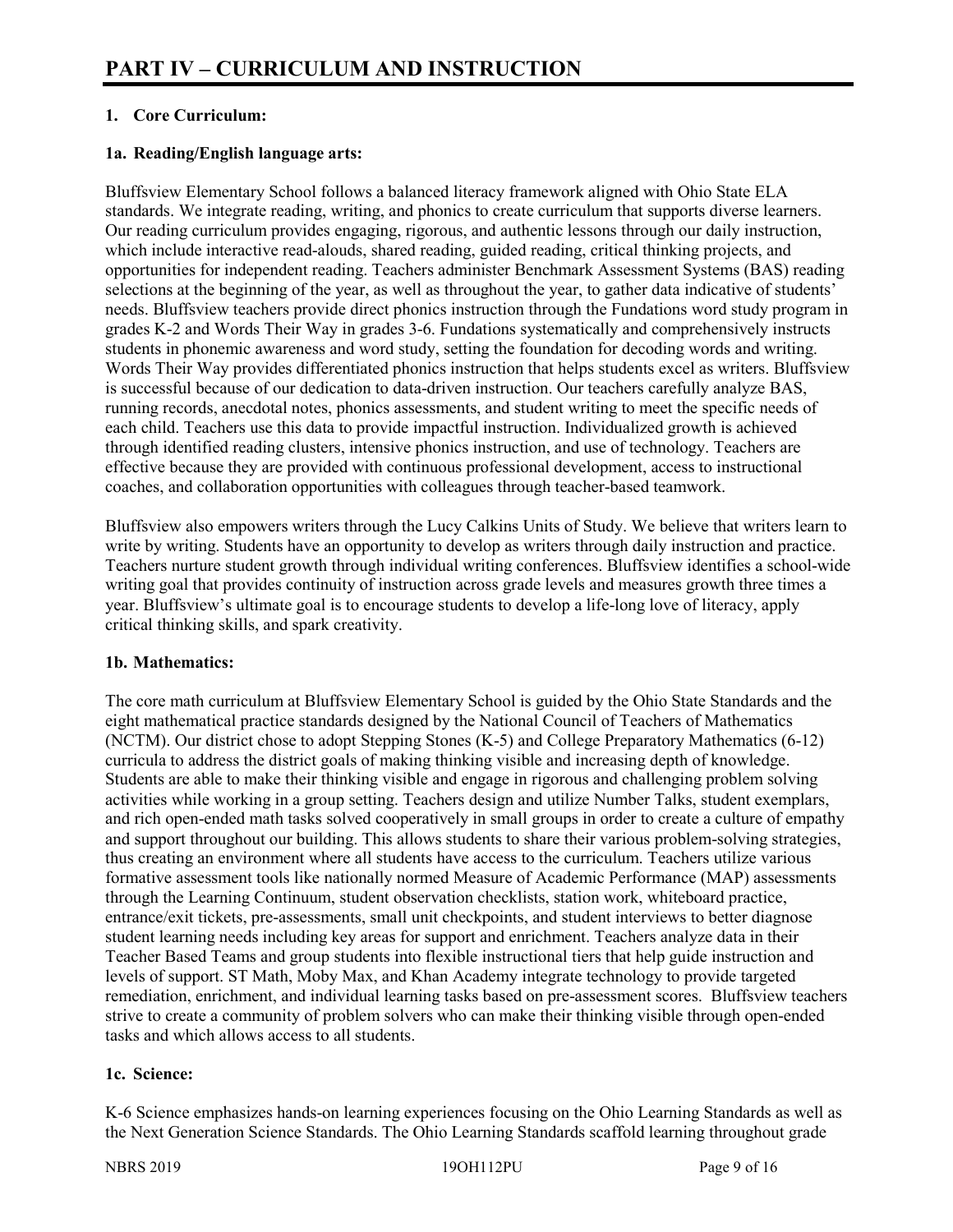levels using a scope and sequence. Bluffview uses Science Fusion, Worthington's adopted science curriculum, both print and virtual, that integrates rich writing tasks and problem solving. MAP assessment data shows areas of strengths and weaknesses broken down by unit of study. The data also provides specific learning targets for individual students and the next steps in their learning. Additionally, Ohio State Assessments provide data regarding the skills and concepts needing addressed in greater depth through our instruction.

Across classrooms, many instructional approaches are utilized to reach diverse learners. One approach is utilizing inquiry-based learning. Teachers act as facilitators, posing scientific questions that drive student learning. Students are asked to explore, engage, and explain their understandings of learning outcomes. This approach allows students to take ownership over their learning and supports a range of student understanding and needs. Additionally, all grade levels implement experiments to develop critical thinking skills. Differentiation occurs during hands-on experiences by providing classroom support including various levels of texts, innovative technology, peer collaboration, and individual teacher conferences. To provide authentic learning, grades K-6 welcome community members, Metro Parks, Columbus Zoo, Ohio Energy Project, and The United States Air Force to provide onsite learning experiences. Technology based support helps us to make thinking visible in new and creative ways. GIZMO, a technology-based curriculum resource, provides students with online science simulations, which allow students to interact with science processes and global concepts in unique ways. Google Classroom is utilized as a platform for student collaboration and as a support for literacy in the content areas. At Bluffsview, science is more than a content area of study; it is an avenue to encourage students' curiosity about the world around them.

#### **1d. Social studies/history/civic learning and engagement**

Worthington's Social Studies curriculum is aligned to the Ohio State Standards. These standards are organized by strands, themes, topics, and content statements within the following disciplines: history, geography, government, and economics. Based on grade level curriculum, classrooms utilize district adopted resources that provide students with tools to participate in inquiry and problem-based learning. Resources, such as Scholastic News, Social Studies Weekly, and Newsela, are used to incorporate current events and embed literacy in both reading and writing for our learners. The district also provides curriculum maps for every grade level emphasizing detailed learning targets, content elaboration, and model instructional units. Online resources help students research topics, formulate opinions, and develop argumentative essays. Students benefit from opportunities within the community, such as field trips to Junior Achievement Biztown, Olde Worthington Days, Worthington City Hall, sixth grade camp, and The Ohio State House, to enhance their learning through participation in simulations and role-playing activities. Bluffsview teachers utilize the diverse expertise of our parent population by inviting them to share their experiences and knowledge of topics that align to the curriculum. Bluffsview strives to promote civic competence for all students, that they may have the knowledge, intellectual processes, and democratic dispositions required to be active and engaged participants in public life.

#### **1e. For secondary schools:**

# **1f. For schools that offer preschool for three- and four-year old students:**

#### **2. Other Curriculum Areas:**

Bluffsview Elementary School takes great pride in its daily related arts program. All students receive instruction in visual arts, music, physical education, and library/technology on a four-day rotating schedule. Each subject is taught by certified related arts teachers.

Messy hands, happy faces, a buzz of excitement, and the smell of paint; the Bluffsview art room welcomes wild ideas and exploring young minds. Students dive into their creativity with a wide variety of materials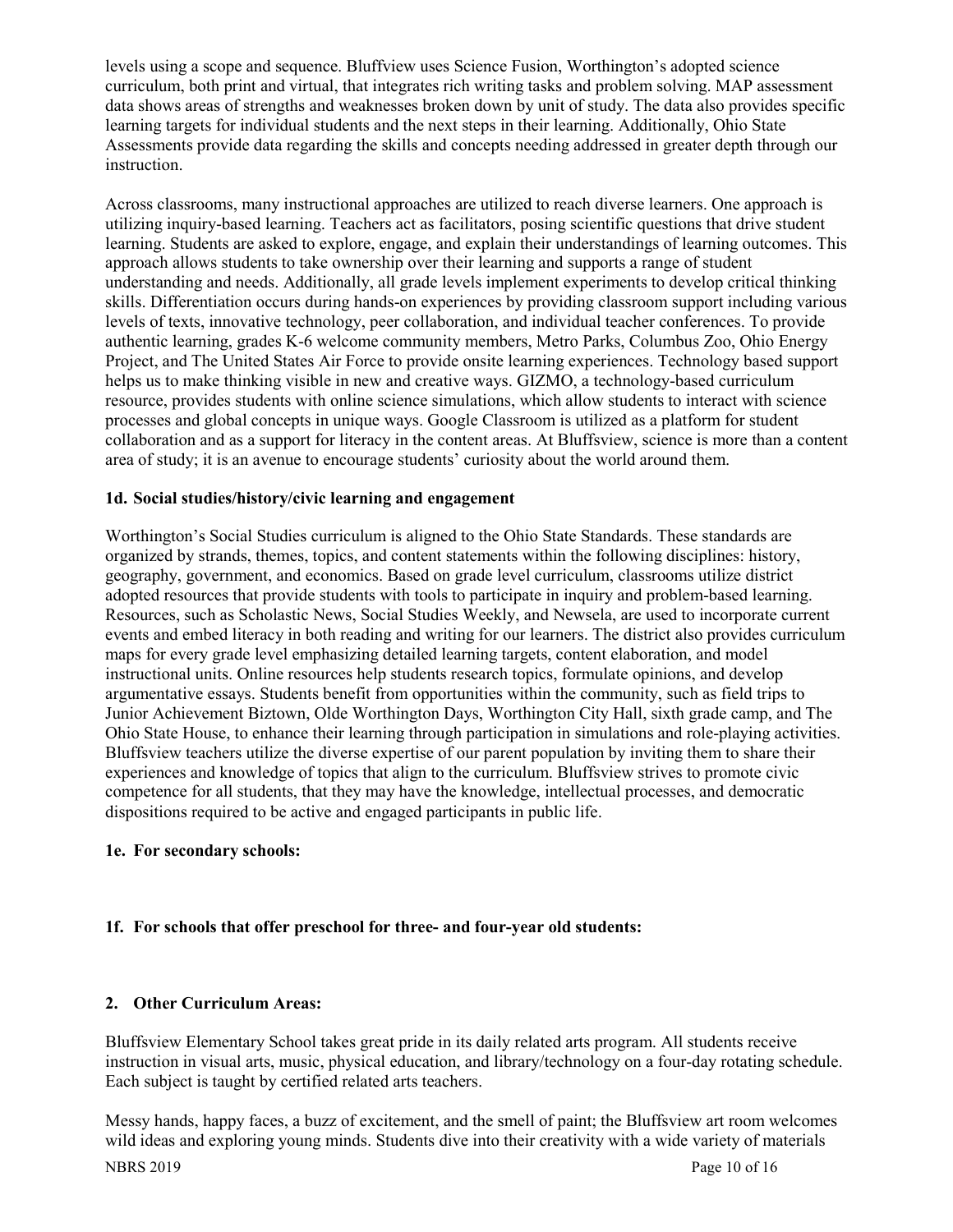that span from traditional art making to engineering art through cardboard creations. They are encouraged to think outside the box and express themselves through their art. By weaving in key artists and contextual components in each lesson, students learn about national and global cultures. Students are encouraged to focus on the process of art making while striving to create a quality product. They work through challenges by thinking like artists and learning how to use materials to express their ideas. All children have the opportunity to shine by sharing their uniqueness in a safe and nurturing space where they are supported by their peers and acknowledged for their contributions. Their artwork is displayed throughout the hallways of Bluffsview and within classrooms; an honor which is gained through a designated peer compliment discussion and art critique. Through this process, students become a community of artists, continuously growing and building upon their skills through the artwork they have created.

Singing, dancing, playing instruments, listening to and analyzing music, improvising, creating, and composing music all happen on a daily basis in our music room. Students develop critical thinking, cooperation, and music literacy skills while also making connections to other subjects and the world around them. Students also learn to express their thoughts and emotions through music. Concerts are performed each year by all third and fifth grade students. Our school choir, Music Makers, offered to students in grades 4-6, meets weekly with an average membership of 40 students. Fifth and sixth graders may choose to take orchestra, and sixth grade students may also take band; each group serves 15-40 students per year. Ukulele is offered to sixth graders as an optional course, serving 20 students per year. Student performers are showcased during school-wide assemblies as well as evening performances.

Bluffsview's Physical Education (PE) and Wellness program takes on a life of its own within the school community while integrating character building and life-skills that are reflective of our school's core beliefs and values. The importance of teamwork, sportsmanship, competitive intensity, problem-solving, and leadership are intentionally emphasized through various sports and fitness activities, as well as personal attributes such as positivity, perseverance, and grit. Students are provided opportunities to develop and express these skills above and beyond the fitness and sports skills that are acquired through regular physical education classes. Intermediate students volunteer to serve on our Sports Council which plans, coordinates, and manages various aspects of the PE and Wellness program. School-wide fitness is promoted via our annual walk-a-thon and Field Day. In the fall, we offer Girls On the Run to girls in grades 3-5, as well as cross country club to all students K-6. Bluffsview's nationally recognized archery program is open to students in grades 4-6 who have competed at the state, national, and world championship levels and, most recently, on March 17, 2019, took first place in Ohio's National Archery in the Schools Program (NASP) tournament. Nearly 50% of our Bluffsview students participate in fall and winter archery clubs, and approximately 60 of those students compete at the team level. Not only was Bluffsview the first suburban school to offer an archery program in the state of Ohio, the program has become a model for other district and area schools, as well.

Promoting a love of reading and learning is at the heart of our library. Read-alouds, student choice, author visits, book fairs, diverse literature, and student book recommendations are key pieces of our reading culture. Students think critically and creatively as they learn to research and show their findings in different ways. Technology tools are used to enhance learning and show student thinking. Skills in coding, typing, stop-motion animation, digital storytelling, word processing, world wide web navigation, and digital citizenship are practiced on a regular basis. All students are encouraged to create, play, and tinker in our Library MakerSpace which includes materials such as Legos, 3D pens, 3D printers, sewing machines, metal stamping, art and craft supplies, recyclable materials, robotics, and more. A strong partnership with our public library brings librarians to our school for book talks, summer reading program information, and checkout of public materials. Our PTA promotes our students' love of literacy by bringing both locally aspiring authors and well-known children's authors to Bluffsview. Authors share details of their craft with students while encouraging our young writers. Last spring, our Library Media Specialist led a school-wide effort in a national contest to win a visit from a well known children's author. Students, staff, and families rallied for six weeks to maintain their first place standing and gained the support of more than 10,000 community members. While coming in second place didn't earn a visit from this author, it led to an even more important prize – the actualization of a strong school community built on teamwork, perseverance, and the strength of creative problem-solving that is generated through positivity.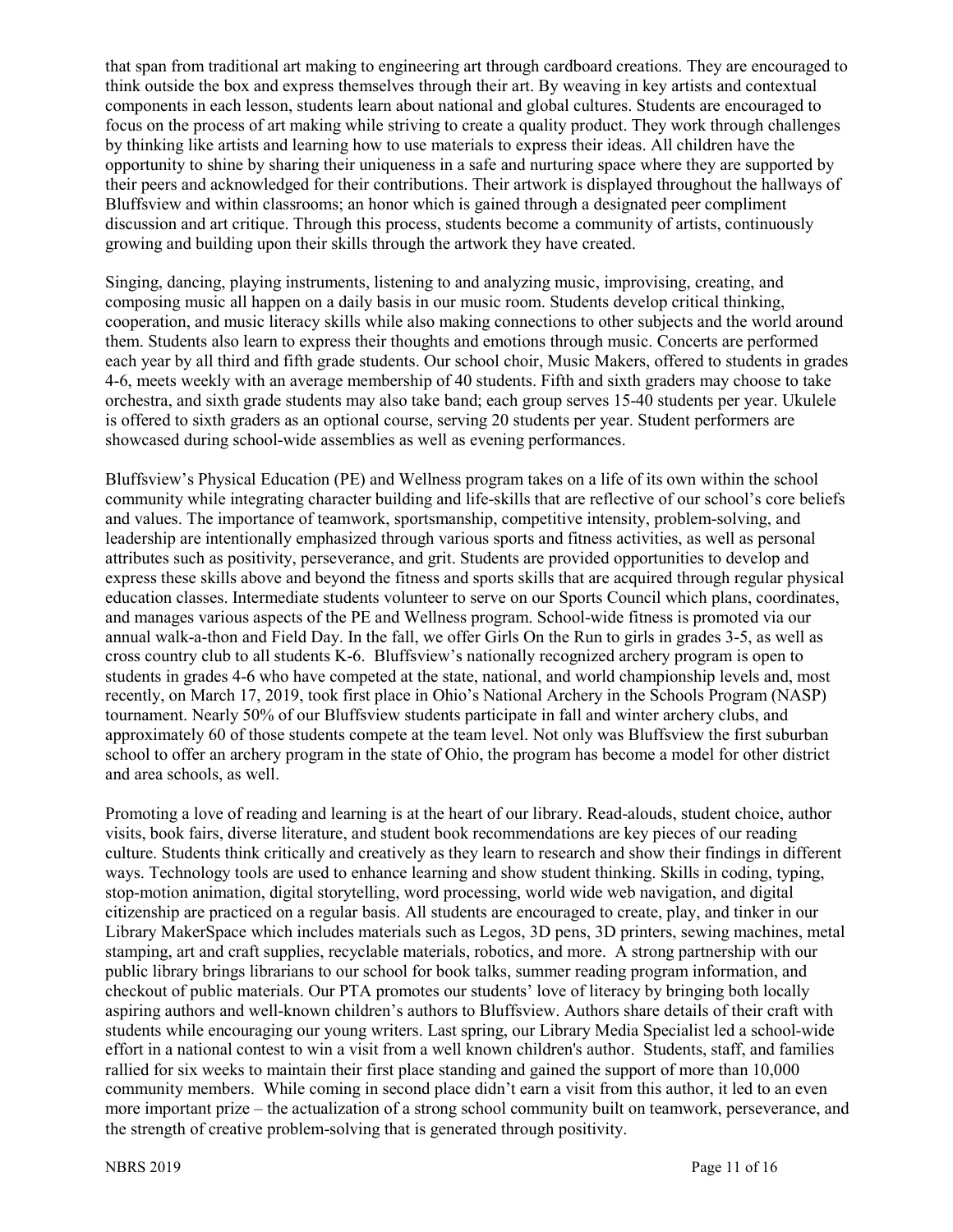### **3. Special Populations:**

# Instruction:

Our goal is to empower students of all backgrounds and capabilities to reach their fullest potential. We are comprised of various special populations including students with disabilities, ranging from mild to severe; ELL students; and gifted learners.

Teachers and specialists utilize inquiry-based learning that allows for differentiation. Targeted instruction addresses needs in the areas of phonemic awareness, word analysis, fluency and reading comprehension. A systematic multi-sensory approach is used for decoding, encoding, and vocabulary instruction. Reading comprehension instruction focuses on the mastery of visualization, analyzing text, and making meaningful connections. This skill development prepares students to independently read and understand complex texts.

The district Enriched Projects Program (EPP) serves students identified as gifted in both math and superior cognitive ability. Students identified for math meet 75 minutes each day with a Gifted Intervention Specialist. Students participate in a compacted math curriculum, as well as a variety of projects to extend their thinking. Bluffsview follows the Schoolwide Cluster Grouping Model (SCGM) for students identified as gifted in the area of English Language Arts. The SCGM is an inclusion model in which students with exceptional learning needs are integrated into mixed-ability classrooms, and highly qualified teachers provide appropriate differentiation opportunities.

#### Interventions:

A variety of interventions are utilized within the classrooms for both academic and behavioral needs. Teachers and specialists work closely to maintain consistency. Specialists work with students both within and outside of the classroom, pulling small groups, differentiating assignments, and assisting with engagement and work completion. Based upon careful observations and analyses of assessments, our diverse learners receive intensive behavioral, social, emotional, and academic interventions from highly qualified Special Education, ELL, and Reading teachers. By utilizing programs such as Reading Recovery, Leveled Literacy Intervention, Double Dose Fundations, Wilson Reading, Making Connections, News-2-You, Unique Learning System, Math U See, Semple Math, The Zones of Regulation, Social Emotional Learning, and more, we are closing the achievement gap for both our Economically Disadvantaged and Students with Disabilities subgroups based on our state testing data.

A unique aspect of Bluffsview is our commitment to serving students on the Autism Spectrum. By staff request, Bluffsview houses three district wide Structured Communication Learning Centers (SCLC), providing a K-6 continuum of learning for our students who most struggle with change and relationship building. Our SCLC is an integral part of our students' social and emotional development, both typical and those with special needs. Our goal is to develop an all-inclusive approach to learning by giving students access to the curriculum with their typical peers. We support student needs by providing them with periods of brain and body breaks throughout the day to enable a balanced sensory system. The connection between sensory integration and academic learning promotes increased concentration, heightened awareness, increased brain function and the promotion of social interactions. SCLC provides activities that target stress relief, tactile stimulation, and body awareness.

#### Assessments:

All programs use a variety of formative and summative assessments, including pre/post unit testing, MAP, ST Math, Khan Academy Mastery Assessments, Clay's Observation Survey, BAS, WIST, WADE, AimsWeb, and state assessments. We also utilize our specialists for students who have specific accommodations in their IEP, 504, or ELL program. Students following the Ohio Extended Learning Standards are assessed through the Alternate Assessment. Students in the SCLC also follow a social curriculum and are provided the opportunity to practice and master these skills through community involvement.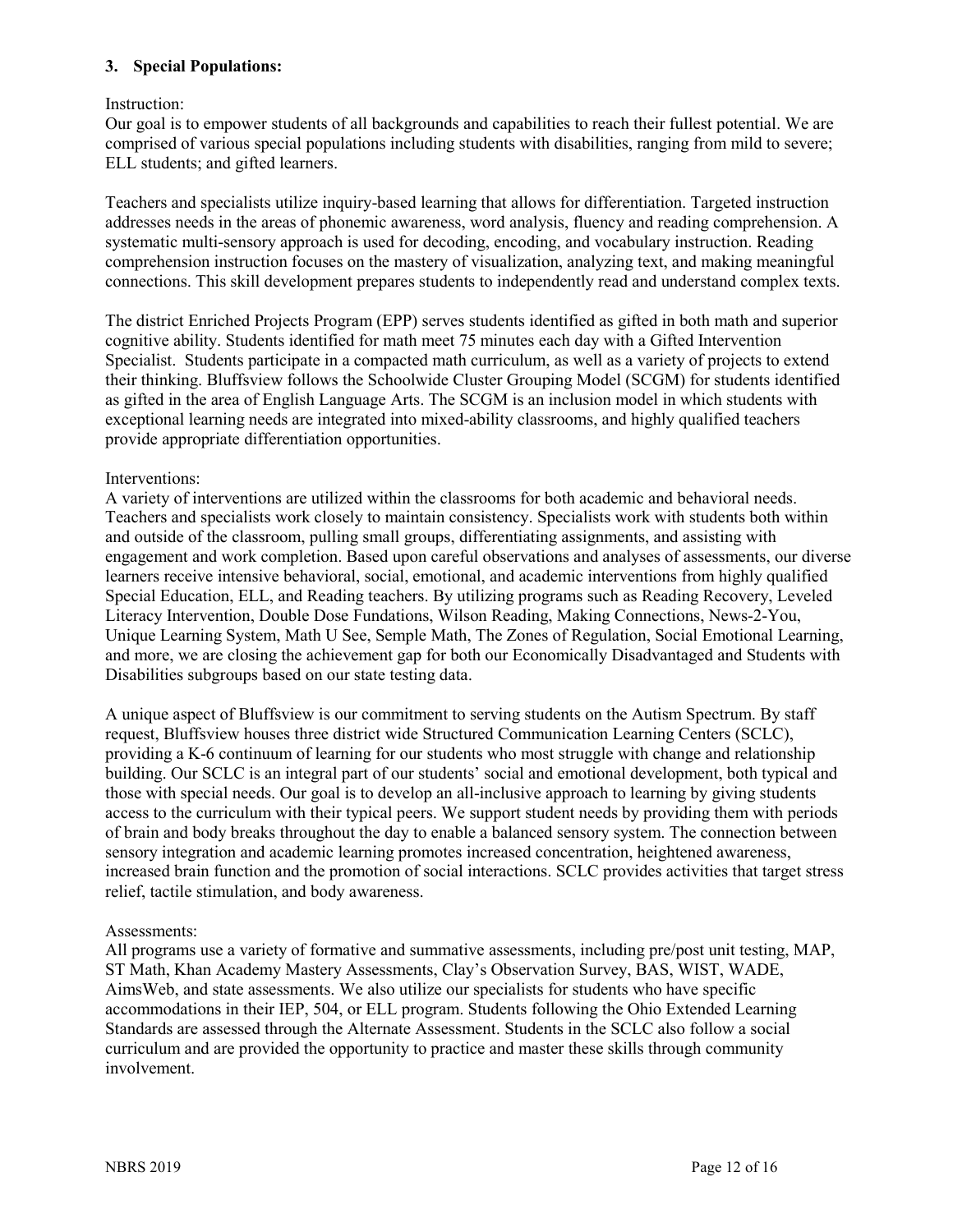# **1. School Climate/Culture:**

We're empowering a community of learners who will change the world! While that's not the easiest endeavor, the goal at Bluffsview Elementary is to provide a culture where not only the students feel empowered to learn and grow, but those who teach them do as well.

When the bell sounds at 8:00 a.m., students gather in a circle beside their teacher to begin their day. During morning announcements, students are recognized for their leadership and kind acts using "Pawsitive" character slips filled out by a fellow student, a teacher, or parent. Following our school principal's daily message—"Let's make it a great day!"—the morning meeting begins in each classroom. Using the Responsive Classroom approach, the morning meeting sets a tone for respectful learning, while building a strong sense of community and rapport. The children begin their day ready to succeed, both academically and emotionally.

Our "Empowering Dreamers" gallery is a display of student, staff, and families' expression through art. Each year we have a different theme for the gallery to which all students contribute. When family and community members visit, they are encouraged to use the art supplies available for creating and contributing work to the gallery. This unique space brightens Bluffsview's environment and exemplifies our commitment to creativity and character building.

There is an incredible amount of compassion that creates a tight bond with the staff members, which goes beyond professional support. Our principal truly has an "open door" policy, where staff members consistently drop in for a piece of chocolate or a quick "pep talk" when they are just having "one of those days!" She models the importance of caring for and about others, and she cultivates an environment of kindness. Our staff feels valued, and we are recognized on a regular basis by each other, our principal, our parents, and community. We provide birthday treats for each other, have staff potlucks, and enjoy holiday meals together. When one of our staff members is going through a life changing event, we rally and provide support.

We all work together at Bluffsview to support, and more importantly, truly care for each other, our students, and our families. As one parent notes, "You humbly serve, not just my child, but all of the children at Bluffsview." With this kind of love and support, we all grow abundantly.

#### **2. Engaging Families and Community:**

Parents and community members are an integral part of student success and school improvement at Bluffsview. Parents and community members are valued; they invest their time, talent and expertise in order to maximize student growth and achievement.

Staff, families, and community members work collaboratively to enhance student achievement by connecting classroom learning to authentic learning experiences. Olde Worthington Day, an event planned and led by parents and docents from the Worthington Historical Society, exemplifies this type of immersion experience. After learning in the classroom about the local community and change over time, third grade students are engaged in a day-long role play experiencing life as a pioneer. Similarly, fifth grade students, with the support of parent and community volunteers, participate in Junior Achievement BizTown, a global, nonprofit youth organization that brings economic decision-making to life. Students utilize their knowledge of economic standards mastered in the classroom and apply those in a real world simulation of a free enterprise system.

There are support systems in place to help individual learners, such as high school mentors in our Wolves for Cubs mentorship program, Linworth Baptist Church volunteers, and parent volunteers. These partnerships support student growth through specific interventions created by teachers. For example, the volunteer coordinator for the Linworth Baptist Church worked in collaboration with our school principal to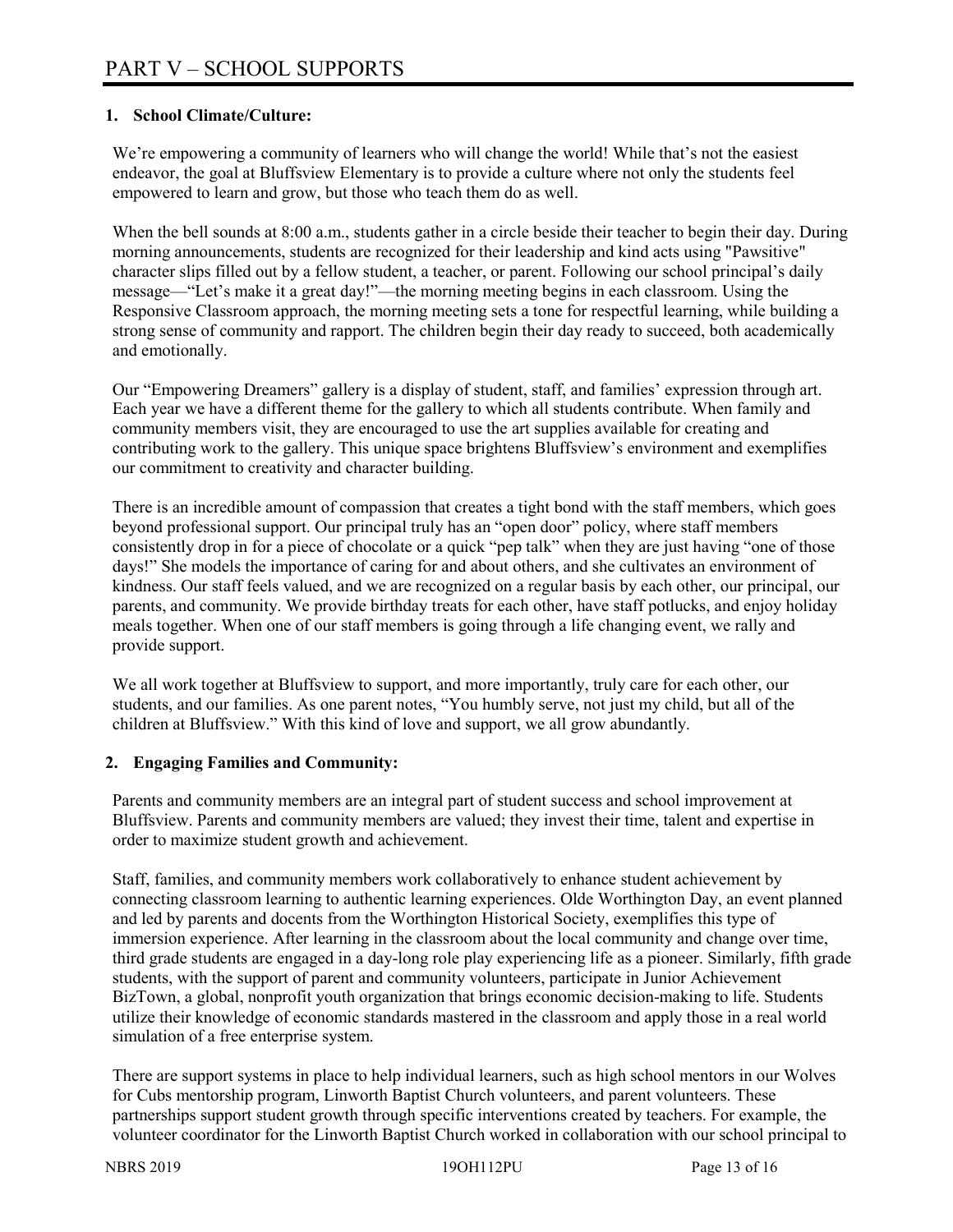create a fluency program based on reading research done by Dr. Timothy Rasinski. Teachers identify students who would benefit from weekly practice with one of the volunteers. In addition, we have mental health specialists and counselors working with students and families, and connecting them with necessary resources, such as Family Mentorship Program. This group provides "Buddy Boxes" that go home with the children each Friday in order to provide enough food for each day of the weekend. These additional supports contribute to student achievement by providing tools and teaching students strategies in order to overcome barriers to success.

Communication with parents and the greater community occurs through daily social media posts, weekly emails, monthly newsletters, and a continually updated school website. Ongoing teacher communication occurs through our student and parent portal, Infinite Campus, where grades and homework completion can be accessed. In addition, student planners, emails, and phone calls are utilized daily. Our Fall Curriculum Night provides an opportunity for parents to learn about the academic and social aspects of their child's day at Bluffsview. Biannual conferences are scheduled with every parent in order to facilitate a partnership with the teacher in maximizing their child's potential. Bilingual assistants and interpreters are available for these events and as needed throughout the year so students and parents whose home language is not English can access information in their native language. Through these established practices, information about our school is easily accessible to parents and community members.

Bluffsview is a school where everyone—students, staff, families, and the community—contribute to the school's success and achievement.

#### **3. Professional Development:**

Bluffsview's professional development approach follows the Worthington City Schools Professional Learning Framework which states "professional learning that leads to sustained implementation and impact on student learning requires independent and job-embedded learning." Worthington's framework was created in collaboration with the district professional development advisory council (PDAC) to align with the state standards for teacher development.

The Building Leadership Team (BLT) consists of the principal, the instructional coach, and staff members. The BLT utilizes data collected throughout the year to develop professional activities. For example, as our student population shifted, data suggested the need for professional learning focused on students' socialemotional needs. Thus, our BLT made the decision to send grade level representatives and several specialists to a five-day professional learning workshop in Responsive Classroom practices. This opportunity was made possible due to endorsement and financial backing from the district, our building professional development funds, and Bluffsview's PTA Executive Board. All staff members have been responsible for leading implementation of the structures and strategies of this approach.

In alignment with the district's literacy and mathematics standards, professional development is delivered monthly to all staff members and continued throughout the year in teacher based teams. Based on teacher feedback, the BLT recently identified academic areas of need in math fluency and literacy. BLT members developed professional learning for staff members that included research around how students developmentally gain fluency with mathematical skills and concepts. Teachers modeled the use of Number Talks and Box of Facts that could be used immediately in their classrooms. Ongoing collaboration between the reading specialist and classroom teachers supports work to analyze running records in order to improve reading instruction. In addition, a community member and former Lucy Calkins consultant, volunteers her expertise on writing instructional strategies.

When teachers identify a professional growth need, they can collaborate with our instructional coach. A complete coaching cycle includes observation, modeling, and video reflection leading to individual professional growth that positively impacts student achievement.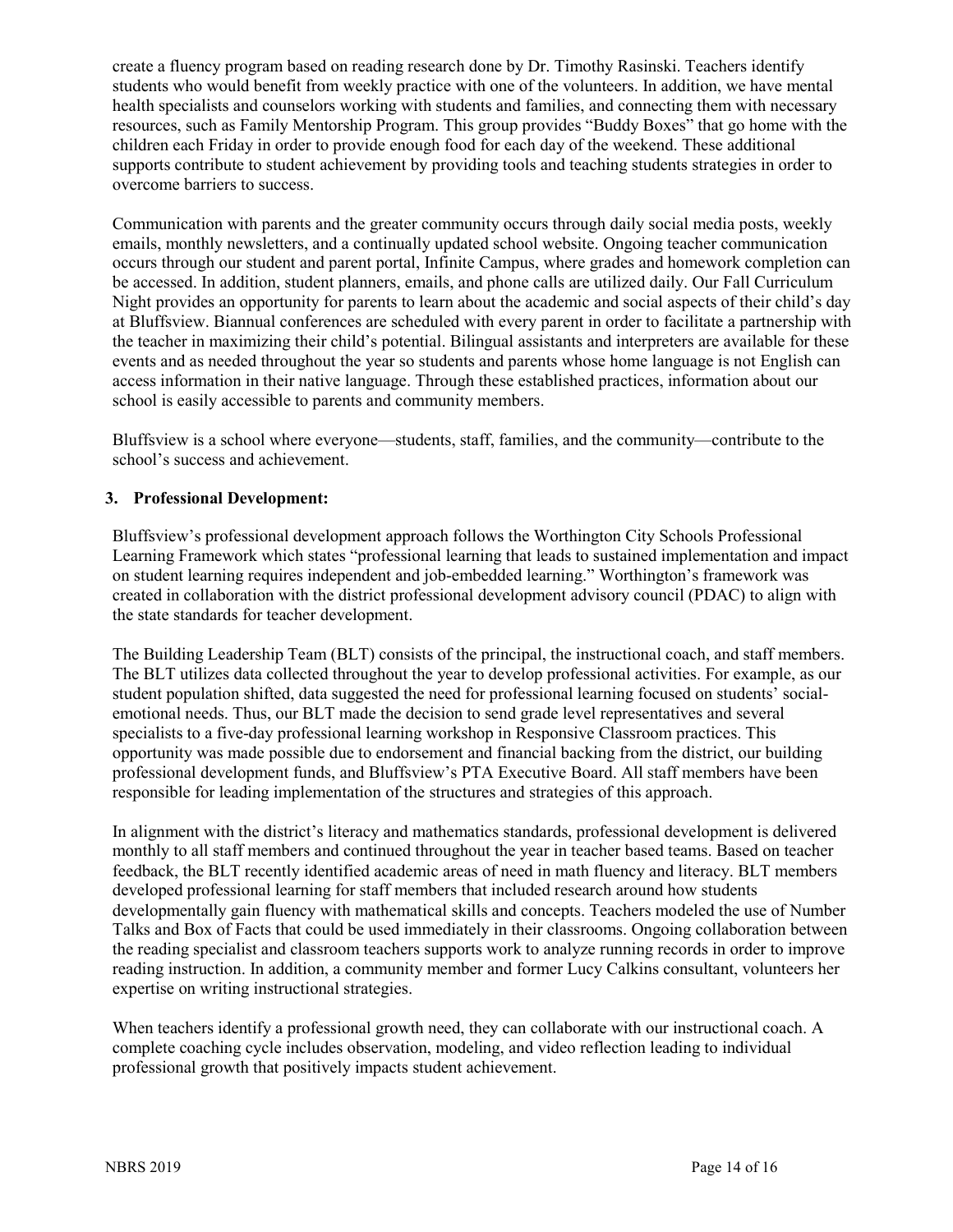### **4. School Leadership:**

At the core of Bluffsview's leadership is our collective focus on providing a strong academic, social, and emotional foundation for those who are most impacted by our work—our students. Every decision, no matter how large or seemingly small, places our students' best interests at the center.

Student leadership is nurtured from the very first day students enter Bluffsview. Students are immersed in a building culture of respect and responsibility. They are co-creators of classroom expectations to ensure that everyone's hopes and dreams for their learning are met. Students model positive community leadership throughout the day by walking quietly in the hall, cleaning up after themselves in the cafeteria, and taking care of classroom materials and playground equipment. Intermediate students assist our younger learners through academic partnerships in core content areas; writing together, reading together, and practicing math skills.

As students enter higher grade levels, more specialized leadership opportunities present themselves. Students can grow their leadership skills through our peer mediation program, where our 5th and 6th grade students receive training to assist with resolving student conflicts at recess. Students may also take a leadership role as part of one of three service learning groups, each of which is dedicated to helping our building, community, or a local charity. Students are provided the opportunity to be part of these groups by volunteering, being elected by peers, or being selected by teachers and our principal. Positions of responsibility, such as Safety Patrol, Flag Corp, Sports Council, and Bluffsview News, are volunteer leadership positions with varying levels of commitment and responsibility.

Parent leadership at Bluffsview focuses on providing students with learning opportunities that encourage critical thinking and creativity, as well as extend and support the curriculum. Each year a substantial part of our PTA fundraising is committed to providing additional technology for classrooms. Community resources, such as the Center of Science and Industry (COSI) and the Columbus Zoo, provide on-site learning opportunities that are funded through PTA. Author visits, Artists in Residence, Science Night, Cardboard Challenge, and staff professional development are all financially supported by our PTA.

Teacher leadership begins the day teachers are hired. Each teacher is selected based on the individual strengths they bring to our school community. Teachers are trusted leaders with the autonomy to make instructional, as well as management decisions, on a day-to-day basis that ensure student growth and achievement. There is an unspoken faith in their expertise and understanding of their students.

Bluffsview has several different leadership teams, each comprised of teachers with unique skill sets. We work as a well-oiled machine, building on our strengths for the greater good of our school community. We have a variety of specialized teams including Multi-Tier Systems of Support, Positive Behavioral Interventions and Supports, School Safety, Medical, Crisis Prevention and Intervention, Mental Health, Building Leadership Team, and Teacher Based Teams. Our leadership teams work interdependently to ensure that all students are known, recognized, and have the needed supports in place to reach their full potential.